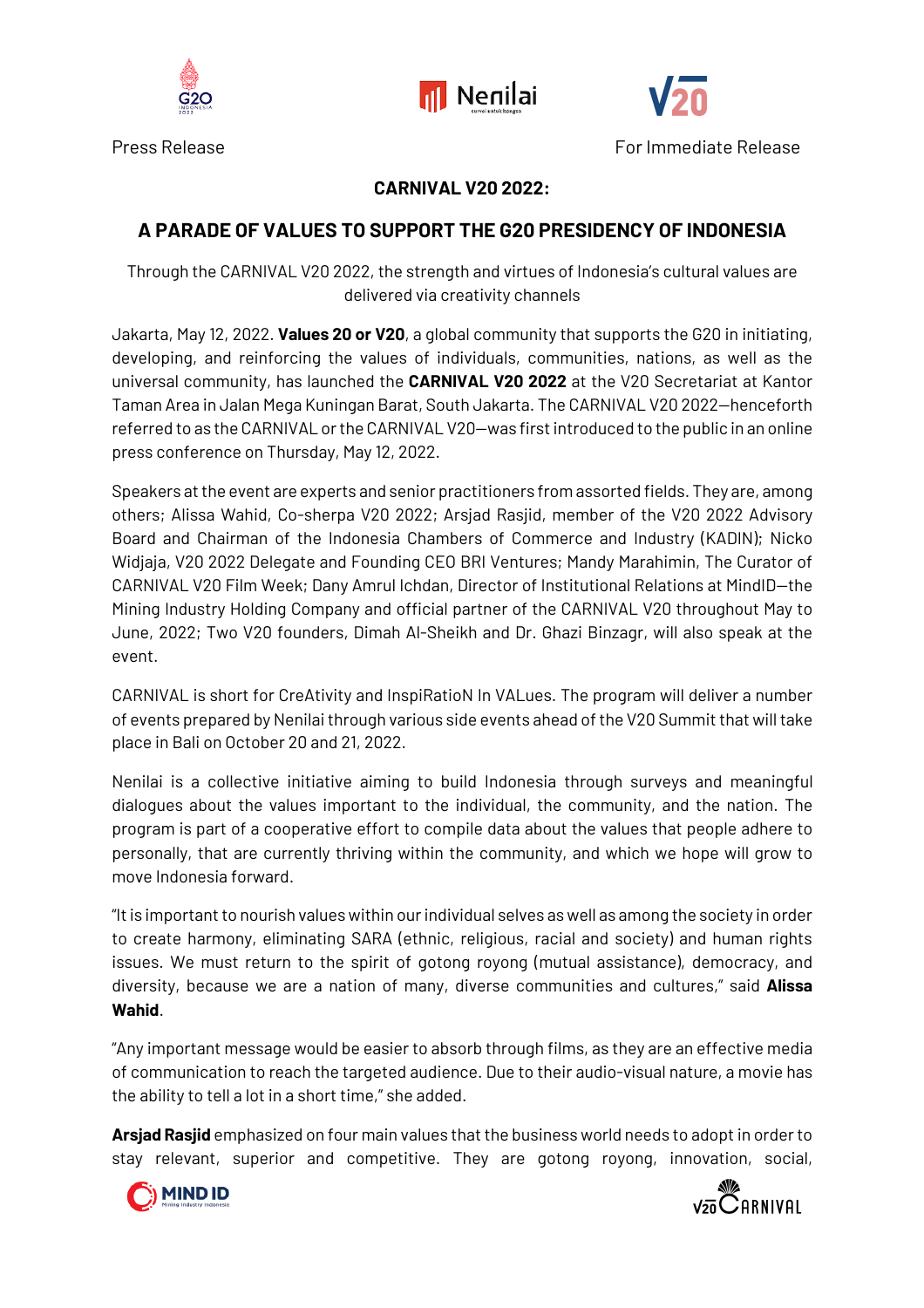





environmental values. "In the era of Industry 4.0, business actors are expected to stay innovative and adaptive to the development of digital and automation technologies. Additionally, social and environmental values have become indispensable to business players. Today's businesses are no longer solely profit-oriented. They must also have social impacts and responsibilities to the communities in terms of preventing damage generated by business activities, including curbing global climate change," Arsjad said.

He also stressed that another important thing to keep in mind is that business actors cannot stand on their own: "Cross-sectoral collaboration in gotong royong plays an important role in advancing businesses, as well as in mobilizing the economies of surrounding communities," Arsjad added.

**Dimah Al-Sheikh** said that, "Many of today's global challenges arise from problems that are rooted in people's behaviors. Even the best intended regulations will not be effective in changing behaviors if people do not feel responsible for the consequences of their actions." She added that, "The V20 will show that value-based policies can improve people's lives around the world."

V20 founder **Dr Ghazi Binzagr** also emphasized on the importance of roles and awareness of values. "We believe that by increasing awareness of the systemic role of values, why and how values emerge from processes, institutions, and structures, we can substantially enhance policy coherence, effectiveness, and longevity." He also stressed that, "In the organizational context, organizational and leadership values are one of the key driving forces for building a sustainable and profitable business."

The CARNIVAL V20 will present Indonesian and international short films, performing arts, and a number of web seminars. The web seminars will discuss the advantages of values in society, values in economy, values in nature, and values in wellbeing.

First up on the CARNIVAL's agenda is the V20 2022 Film Week on May 14-21, 2022. The event is also one of Nenilai's agendas as the host of the V20 in Indonesia in 2022.

Kicking off on May 14 with limited virtual access, the V20 Film Week carries the theme "Watch Party Short Movie Compilation," screening two Indonesian short films and three international ones. Public viewing would be available online on May 15-21, screening three short movies—one compilation and two feature films.

In addition to the Film Week, CARNIVAL will also have a series of web seminars on:

- Values and Society, scheduled for May 18, 2022, a collaboration between Nenilai and the MPR-RI.
- Value and Economy, June 2, 2022.
- Values and Nature/Environment, in August 2022.
- Values and Welfare, August 2022, complete with virtual art shows.

A Film Talk Show on "Film as a Tool to Expressing Values" will be held on May 21, 2022. The event is a manifestation of V20's commitment and efforts in expanding the values and cultures of



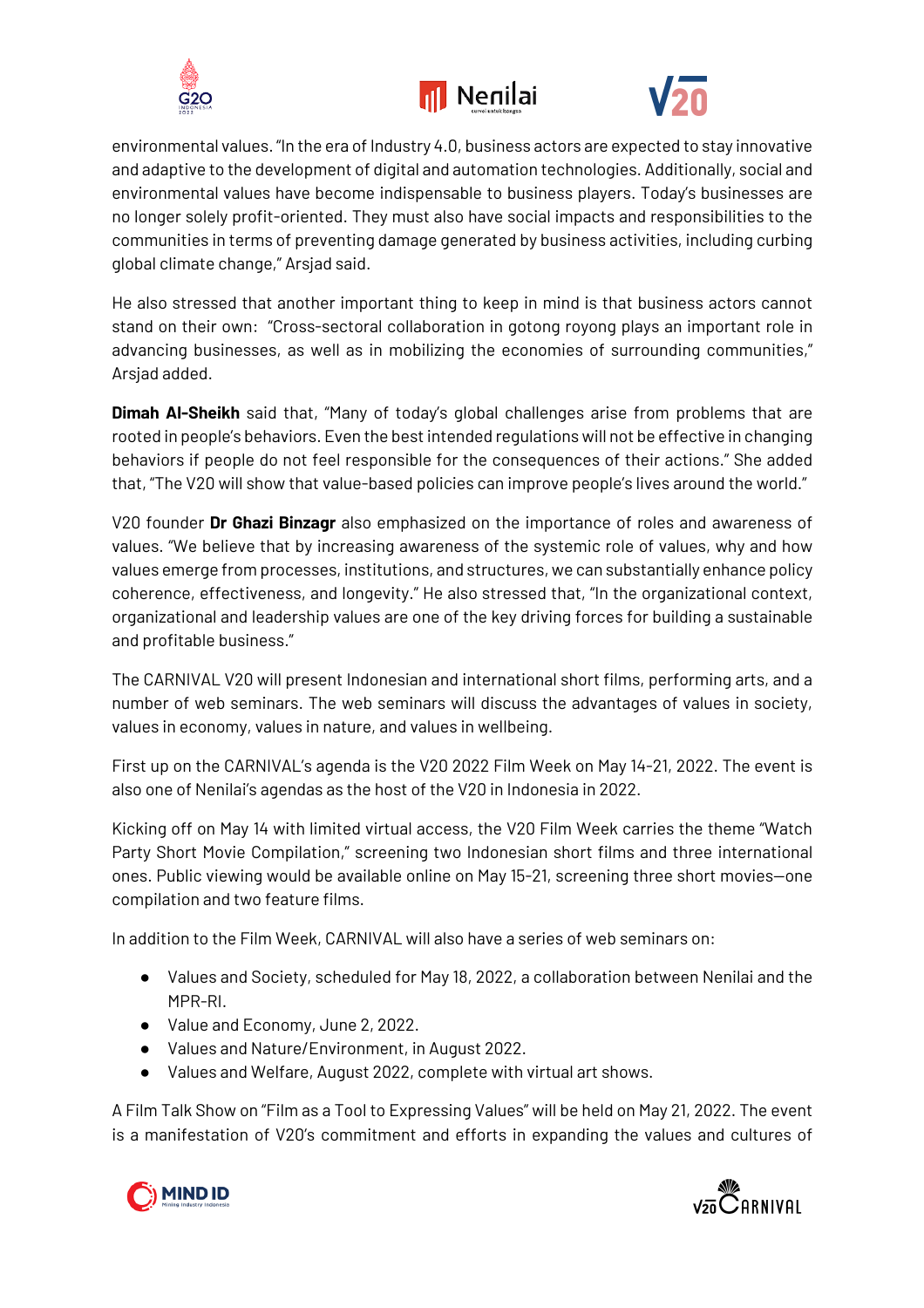





Indonesia. Communities and individuals are encouraged to absorb these values to support Indonesia in becoming a strong and advanced nation on the global scale.

One of the purposes of screening short movies is to remind people of the importance of preserving Indonesian values, principles and cultures. Appreciation of these values becomes increasingly crucial if we refer to the fact that there is still a high level of indifference towards people who are marginalized in terms of economic, social, justice, and humanitarian aspects.

The CARNIVAL V20 will be held from May to August 2022. The V20 2022 Film Week is accessible to the public upon request via this link http://v20filmweek.rsvpify.com/ or by contacting secretariate.office@v20indonesia.id .

\*\*\*

**About Nenilai**

The Nenilai Program is designed to better understand the values that grow and live within society through Barrett Values Centre's Framework 7 Levels of Consciousness. Nenilai is a collective of people and organizations with the desire to advance Indonesia. The initiative believes that everyone has values they uphold, both as individuals and collectively. These values motivate us to move and advance together to build a better Indonesia.

### **About V20**

V20 is a global community of values experts and practitioners that actively engage with the G20. V20 aims to add depth to the understanding of values in public policy, with the goal of providing the G20 with evidence-based, human-centered policy solutions that contribute to overcoming global challenges.

Launched in 2020, V20 has generated and will continue to deliver programs and recommendations that are highly beneficial to G20 heads of state as well as global leaders in forming and implementing policies.

#### **For further information, contact us at NENILAI**

info@nenilai.id www.nenilai.id Values20 (V20) Indonesia 2022 secretariate.office@v20indonesia.id www.values20.org



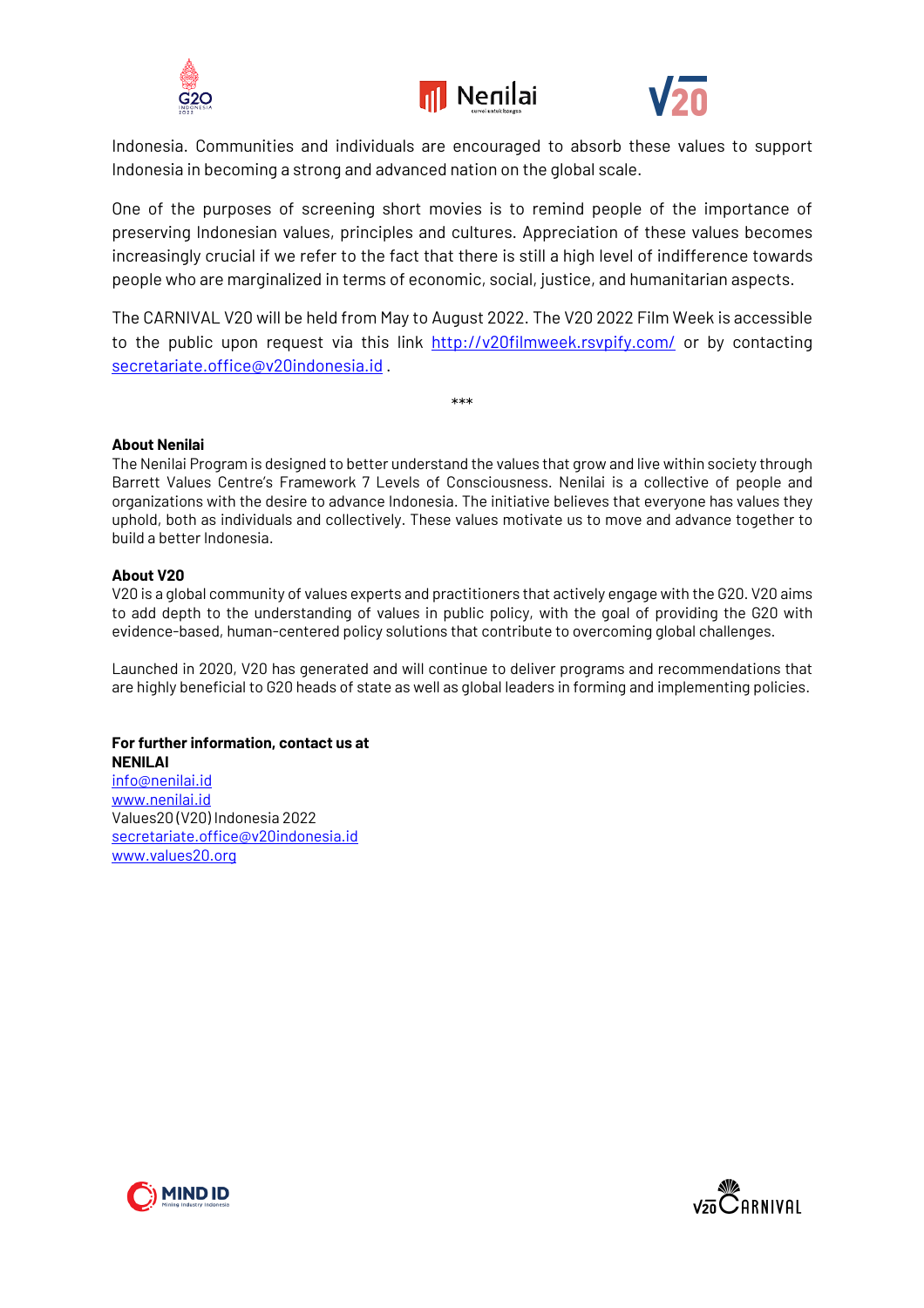





## **NARASUMBER**